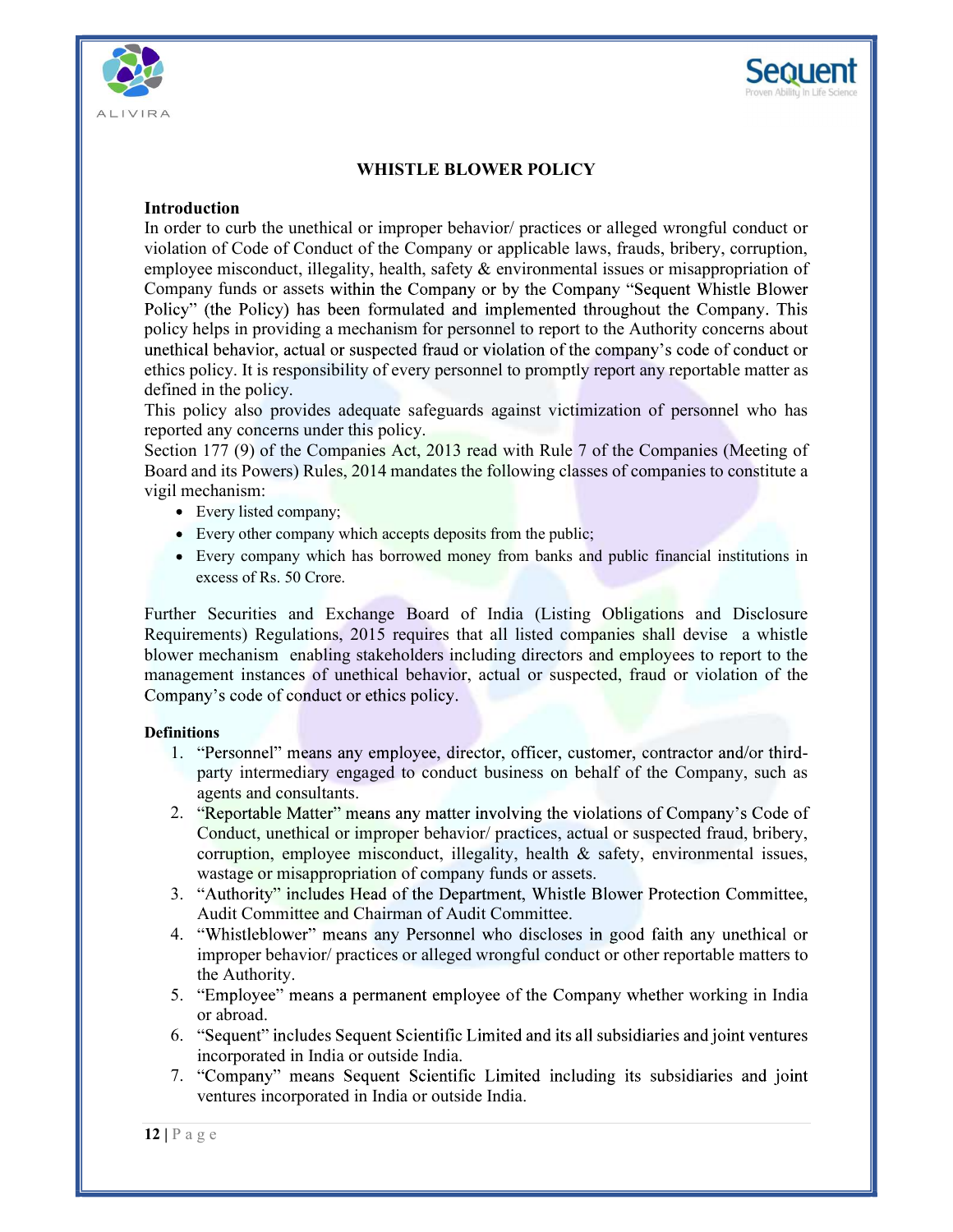



- 8. "Code of Conduct" means Company's Code of Conduct and Ethics for Board of Directors/ Senior Management Personnel
- 9. "Whistle Blower Protection Committee/ the Committee" means a committee of senior managerial personnel of the Company as selected and approved by the Board of Directors and headed by the Managing Director of the Company.
- 10. "Audit Committee" means a Committee of Board of Directors of the Company, constituted in accordance with provisions of erstwhile Section 292A of Companies Act, 1956/ Section 179 of the Companies Act, 2013 of the Companies Act, 2013 read with Clause 49 of Listing Agreement entered into by the Company with Stock Exchanges. "Code of Conduct" means Company's Code of Conduct and Ethics for Board of Directors' Senior Management Personnel<br>"Whistle Blower Protection Committee' the Committee" means a committee of senior management personnel of the
- 11. "Investigator" means person authorized, appointed, consulted or approached by the Committee/ Audit Committee to investigate the matters reported under the policy.
- 12. "Compliance Officer" means Company Secretary of the Company.
- 13. "Policy" means Sequent Whistler Blower Policy.
- 14. "Exceptional Case" means in respect of any matter reported by the whistle blower for which proper action has not been initiated or taken by the responsible person or authority or complaint against any member of the Committee.

#### Scope of the Policy

- whether in India or abroad.
- After establishment of the policy, the existence of the mechanism may be appropriately communicated within the organization.
- $\bullet$  The following malpractices / events are covered by the policy:
- Breach of Employee Code of Conduct or Rules
- $\bullet$ Manipulation of Company data/records
- theft, fraud, coercion and wilful act of commission or omission<br>
Criminal offence<br>
Wastage/misappropriation of Company funds/assets<br>
 Pilferation of confidential/proprietary information<br>
 Abuse of corporate opportunity f Deliberate violation of law/regulation, including but not limited to corruption, bribery, theft, fraud, coercion and wilful act of commission or omission
	- Criminal offence
	- Wastage/misappropriation of Company funds/assets
	- Pilferation of confidential/proprietary information
	- Abuse of corporate opportunity for personal gains
	- Breach of contract
	- Financial irregularities, including fraud, or suspected fraud
	- Abuse of authority
	- Unofficial use of Company's material/human assets
	- Negligence causing substantial and specific danger to public health and safety
	- Report instances of leak of unpublished price sensitive information
	- Any other unethical, biased, favoured, imprudent event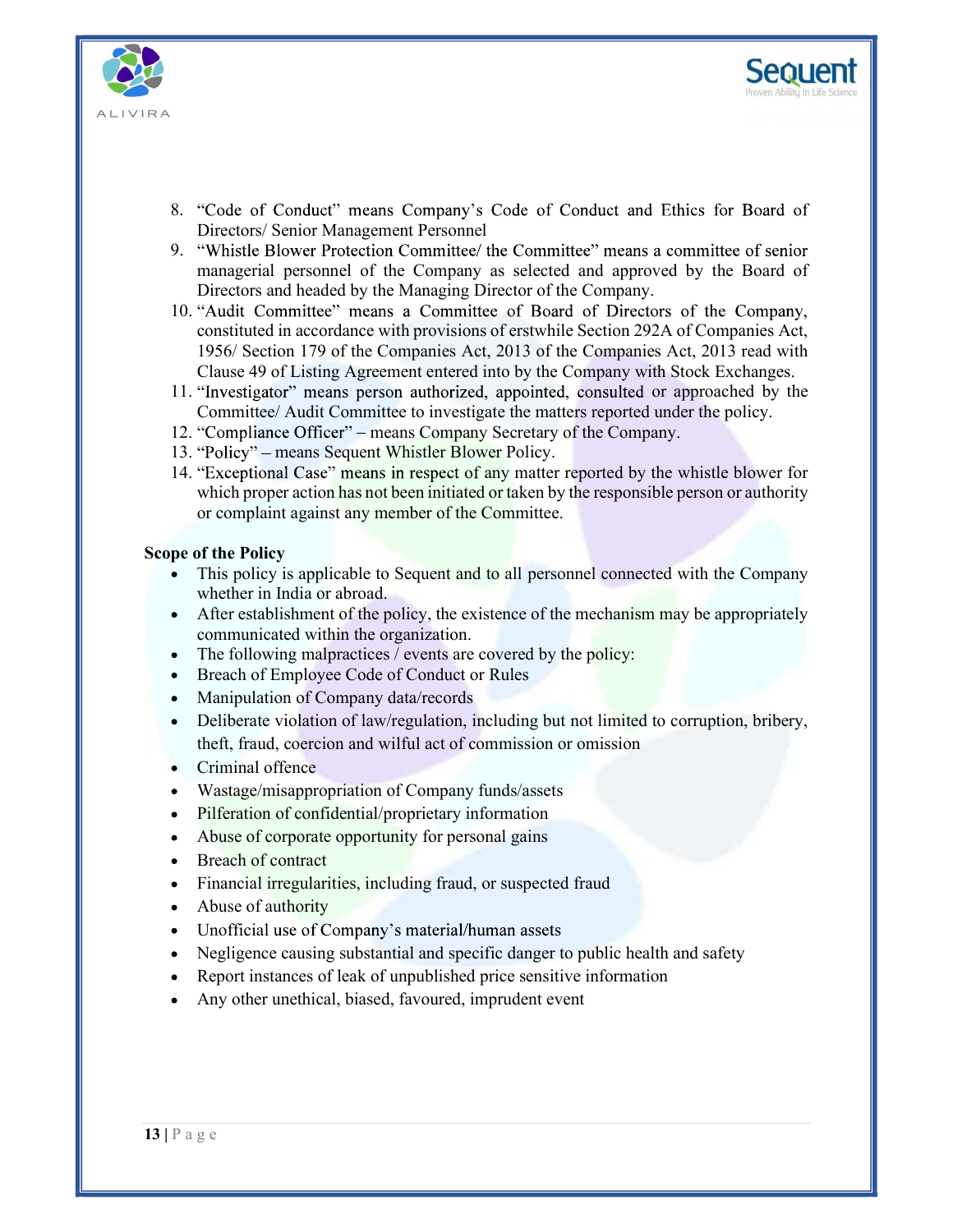



# Eligibility

All personnel of the Company are eligible to raise concerns under this policy in the manner provided in the policy.

The Company shall take measures to ensure that this right of access is communicated to all employees through means of internal circulars, etc. The employment and other personnel termination and other unfair prejudicial employment practices. **Example 1.1**<br>
1. Managing Director (Company are eligible to raise concerns under this policy<br>
1. Company shall take measures to ensure that this right of access is comm<br>
2. Company shall take measures to ensure that this **Example 18.1**<br>
2. Company and the policy personnel of the Company are eligible to raise concerns under this policy<br>
2. Company shall take measures to ensure that this right of access is comment<br>
2. Company shall contain p **Example 18. The Company and School School School School School School School School School School School School School School School Science Of internal circulars, etc. The employment and of orientary correction Committee Example 10**<br> **Example 10**<br> **Example 10**<br> **Example 10**<br> **Example 10**<br> **Example 10**<br> **Example 10**<br> **Example 10**<br> **Example 10**<br> **Example 10**<br> **Example 10**<br> **Example 10**<br> **Example 10**<br> **Example 10**<br> **Example 10**<br> **Example 10** 

# Whistle Blower Protection Committee (The Committee)

A committee of senior managerial personnel of the Company as selected and approved by the Board of Directors and headed by the Managing Director of the Company.

under:

- 
- 
- 
- 

Managing Director/ Chief Executive Officer of the Company will be the Chairman of the Committee.

If any complaint has to be lodged against the supervisor of any respective whistle blower, then he/ she may approach the Committee directly by sending an e-mail to whistleblower@sequent.in.

In case a Whistle Blower feels that he/she has been victimized in employment rebecause of reporting about the violation of the Code, he/s she can submit a "Griek committee, giving specific details of nature of victimizati In case a Whistle Blower feels that he/she has been victimized in employment related matters Committee, giving specific details of nature of victimization allegedly suffered by him/her. All such grievances will be examined by the aforesaid committee. The Committee will meet at regular intervals and examine the grievances on their merits. The Committee will also conduct necessary investigation of the concern and recommend appropriate action as the case may be. 2. Chef rinancial Officer<br>
3. Company Scerctary & Compliance Officer<br>
4. Head of Department – Human Resources<br>
Managing Director/ Chief Executive Officer of the Company will be the Chairman of the<br>
Edminitte.<br>
If any compl

#### Approaching audit committee

may also approach the independent audit committee or Chairman of Audit Committee without necessarily informing their supervisors, in exceptional cases.

Committee should implement a mechanism for approaching the Audit Committee or Chairman of the Audit Committee and all personnel should aware of this privilege.

If compliant has to be lodged against a committee member then whistle blower may approach the Chairman of Audit Committee/ Audit Committee directly.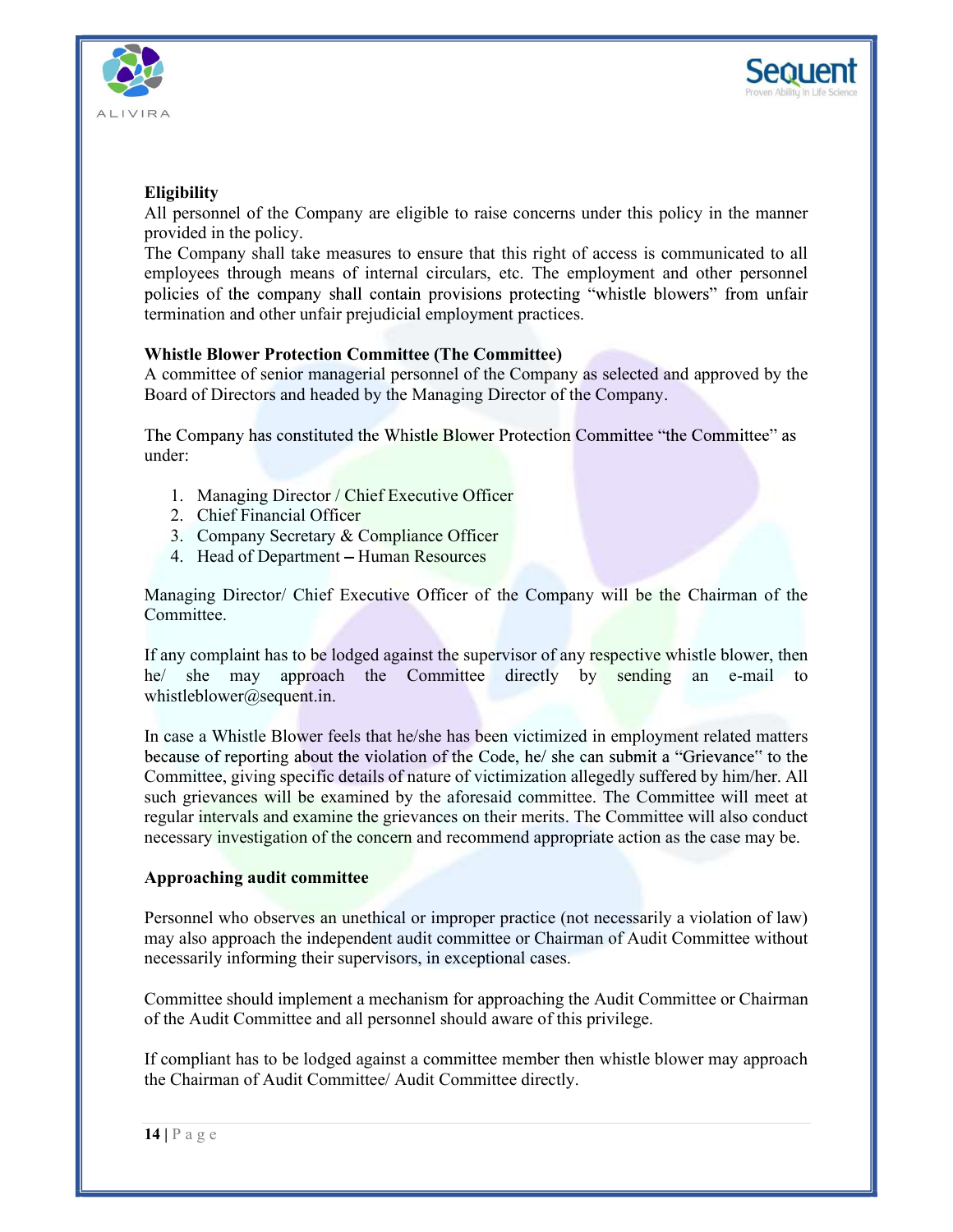



Any whistle blower willing to approach the Chairman of Audit Committee may obtain the contact details from the Company Secretary/ Compliance Officer of the Company. Company expects that whistle blower will approach Chairman of Audit Committee/ Audit Committee only in case of intervention of Audit Committee is required. The Valistle blower willing to approach the Chairman of Audit Committee may obtact details from the Company Secretary/ Compliance Officer of the Company.<br>
Impany expects that whistle blower will approach Chairman of Audit **2.** Whistle blower willing to approach the Chairman of Audit Committee may obtain the state details from the Company Secretary/ Compliance Officer of the Company.<br>Impany expects that whistle blower will approach Chairman

## Affirmation

Companies shall annually affirm that they have not denied any personnel access to:

- 
- cases (in respect of matters involving alleged misconduct)
- 3. the Company has provided protection to "whistle blowers" from unfair termination and other unfair or prejudicial employment practices.

Such affirmation shall form a part of the Board report on Corporate Governance that is required to be prepared and submitted together with the annual report.

#### **Protection**

This policy aims at providing protection to those personnel who disclose such concerns provided the disclosure is made:

- in good faith;
- to an appropriate authority; and
- in the reasonable belief of the whistle blower that it tends to show unethical or improper practice within the Company.

The Company condemns any harassment or victimization and will take appropriate action to protect the whistle blowers when they raise a concern in good faith.

While it will be ensured that genuine Whistle Blowers are accorded complete protection from any kind of unfair treatment as herein set out, any abuse of this protection by any personnel will warrant disciplinary action. The personnel are advised to refrain from using this facility for furthering their own personal interest. If proved, such cases may be referred to the Whistle Blower Protection Committee for disciplinary action. ■ to an appropriate authority; and<br>
■ intereasonable belief of the whistle blower that it tends to show unethical or improper<br>
presence within the Company.<br>
The Company condemns any harassment or victimization and will ta

While it will be ensured that genuine Whistle Blowers are accorded complete precisionally want in that is the struct that genuine whistle Blower Sura particular disciplinary action. The personnel are advised to refrain fr required or expected to act as investigators or finders of facts, nor would they determine the appropriate corrective or remedial action that may be warranted in a given case. Whistle Blowers provide initial information related to a reasonable belief that an improper or unethical practice has occurred.

they have a right to participate in any investigative activities other than as requested by the Committee or the Audit Committee or the Investigators.

The Committee shall prepare a report on annual basis containing details of complaints received, decision.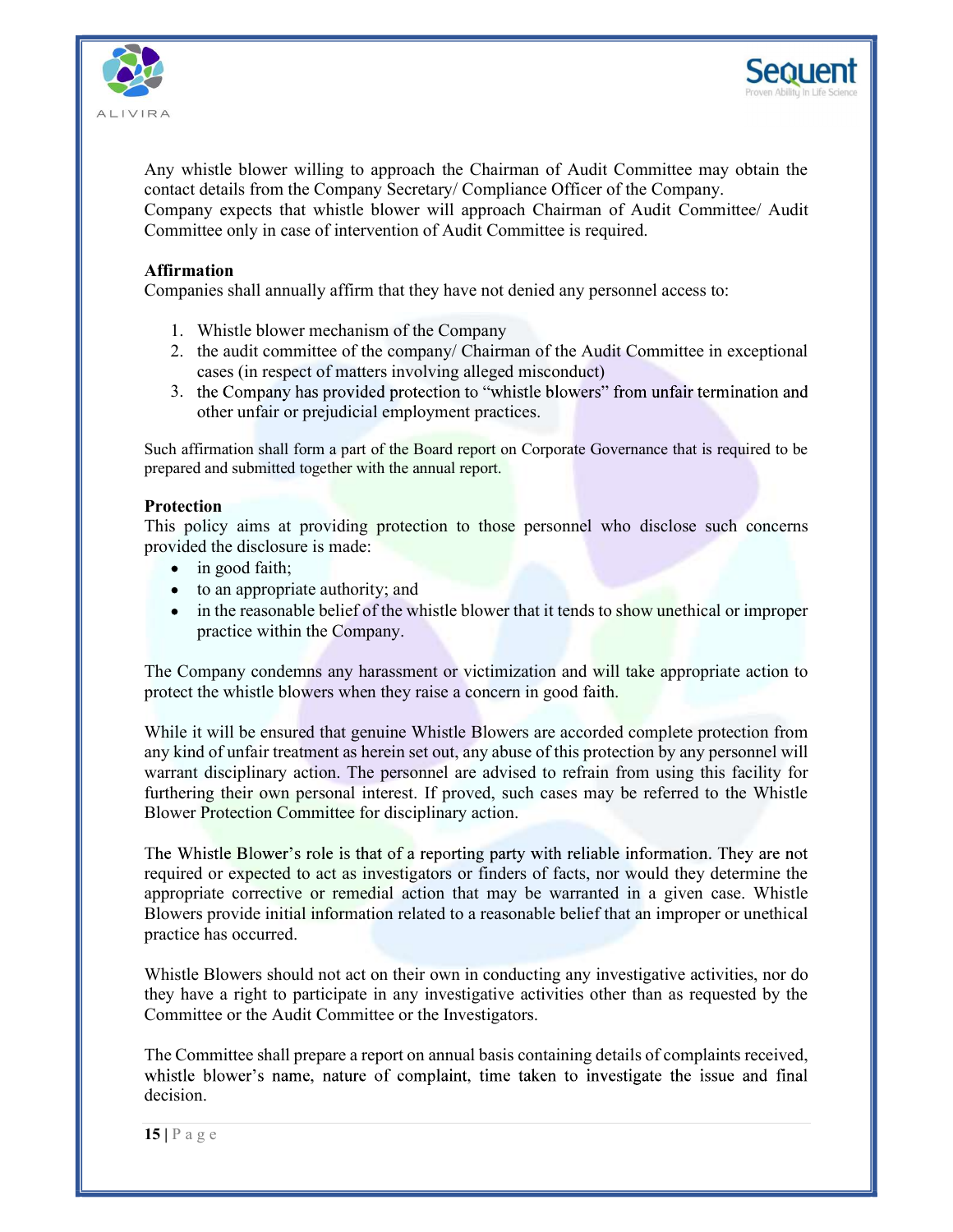



The investigation shall be completed normally within 60 days from the receipt of complaint from the Whistle Blower. However Committee can extend the time limit to total 120 days under exceptional circumstances. Committee should provide justification for the same in their final investigation report.

### Whistle blowing Mechanism

Whistleblower shall forward their complaints or report any reportable matter to the following Email ID: whistleblower@sequent.in

The Complaint will be forwarded to the supervisor or person responsible for the activity/ department.

Complaint can be made by a whistle blower from his personal mail id or an email id created for this purpose.

A complaint may be made anonymously. If a complaint is made anonymously, however, the complaint must be detailed in their description and must provide the basis of making the assertion therein. If the complaint is made anonymously, the whistle blower can forward their complaint by creating a new mail id with private mail service provider, instead of personal mail id. ment exceptions are<br>transformation and the Committee should provide gustrication for the same in their<br>time in the Blowing Mechanism<br>Whistleblower shall forward their complaints or report any reportable matter to the follo

permitted under law. Whistle Blowers are cautioned that their identity may become known for reasons outside the control of the Committee /Audit Committee (e.g. during investigations carried out by Investigators).

Any other Employee assisting in the said investigation shall also be protected to the same extent as the Whistle Blower.

#### Investigation

Any other Employee assisting in the said investigation shall also be protected to the<br>as the Whistle Blower.<br>Investigation<br>Il reports under this Policy will be promptly and appropriately investigate<br>information disclosed All reports under this Policy will be promptly and appropriately investigated, and all information disclosed during the course of the investigation will remain confidential, except as necessary to conduct the investigation and take any remedial action, in accordance with applicable law. Everyone working for or with the Company has a duty to cooperate in the investigation of reports of violations. Failure to cooperate in an investigation, or deliberately providing false information during an investigation, can be the basis for disciplinary action, including termination of employment. If, at the conclusion of its investigation, the Company determines that a violation has occurred, the Company will take effective remedial action commensurate with the nature of the offense. This action may include disciplinary action against the accused party, up to and including termination. Reasonable and necessary steps will also be taken to prevent any further violations of Company policy. It is made the complete the committee experiment of the same extent<br>carried out by lnvestigators).<br>Any other Employee assisting in the said investigation shall also be protected to the same extent<br>as the Whistle Blower.<br>I

member against whom the complaint is made cannot participate in the investigation or